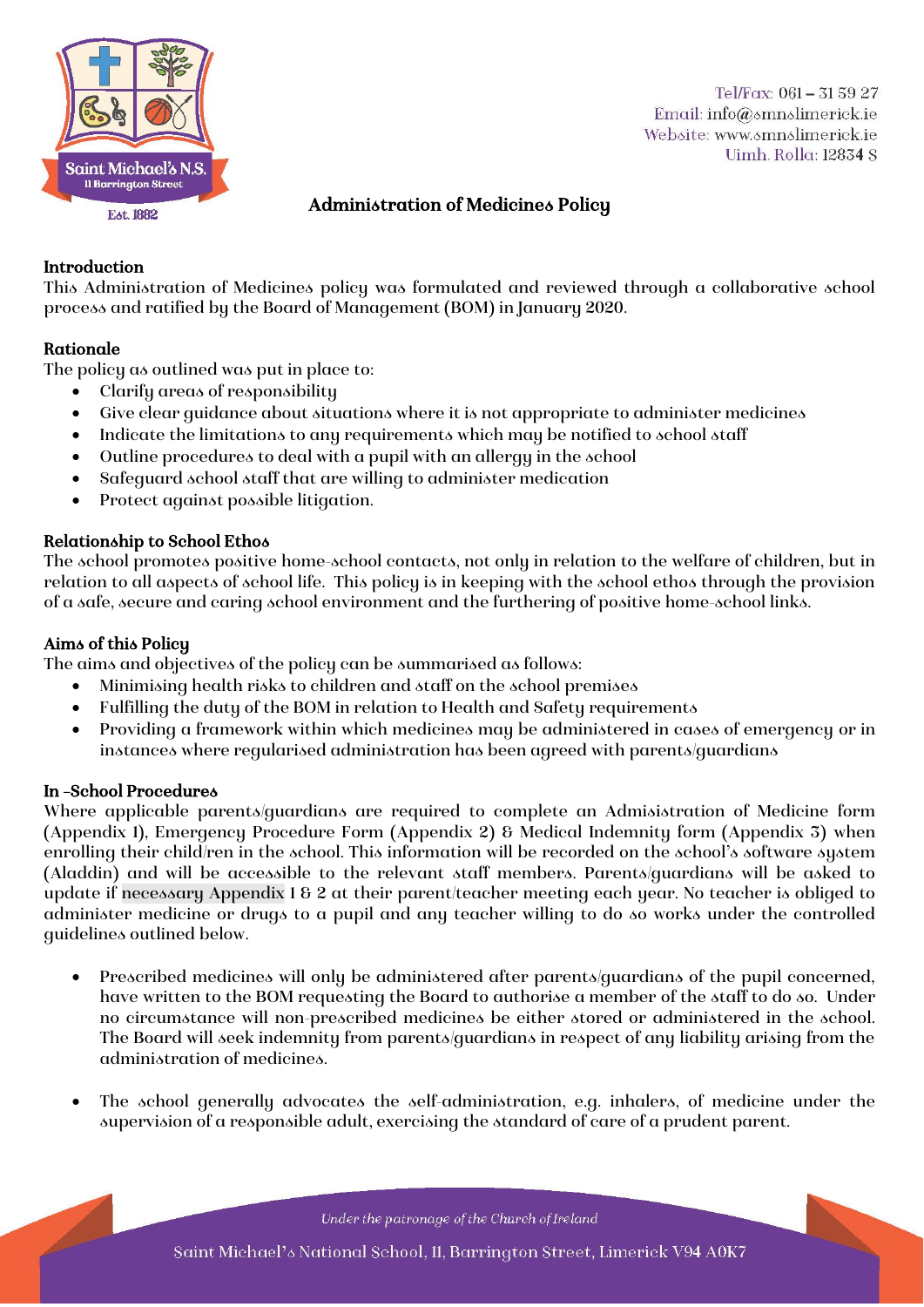A small quantity of prescription drugs will be stored in the Administration Office if a child requires self-administering on a daily basis and parents have requested storage facilities. Parents are responsible for the provision of medication and notification of change of dosage

- Teachers have a professional duty to safeguard the health and safety of pupils, both when they are authorised to be on the school premises and when they are engaged in authorised school activities elsewhere
- The Board of Management requests parents/guardians to ensure that staff be made aware in writing of any medical condition suffered by any child in their class.
- This does not imply a duty upon staff personally to undertake the administration of medicines or drugs.

## Long Term Health Problems

Where there are children with long-term health problems in school, proper and clearly understood arrangements for the administration of medicines must be made with the Board of Management. This is the responsibility of the parents/guardians. It would include measures such as self-administration, administration under parental supervision or administration by school staff.

## Life Threatening Conditions

Where children are suffering from life threatening conditions, parents/guardians must clearly outline, in writing, what should be done in a particular emergency situation, with particular reference to what may be a risk to the child (Appendix 3). If emergency medication is necessary, arrangements must be made with the Board of Management. A letter of indemnity must be signed by the parents/guardians in respect of any liability that may arise regarding the administration of medication.

## Guidelines for the Administration of Medicines

- 1. The parents/guardians of the pupil with special medical needs must inform the Board of Management in writing of the condition, giving all the necessary details of the condition. The request must also contain written instruction of the procedure to be followed in administering the medication. (Appendices 1 or 2)
- 2. Parents/Guardians must write requesting the Board of Management to authorise the administration of the medication in school.
- 3. Where specific authorisation has been given by the Board of Management for the administration of medicine, the medicines must be brought to school by the parent/guardian/designated adult.
- 4. Parents/Guardians are responsible for ensuring that emergency medication is supplied to the school and replenished when necessary.
- 5. Emergency medication must have exact details of how it is to be administered.
- 6. The BOM must inform the school's insurers accordingly.
- 7. Parents/Guardians are further required to indemnify the Board of Management and members of the staff in respect of any liability that may arise regarding the administration of prescribed medicines in school.
- 8. All correspondence related to the above are kept in the school.

## **Medicines**

- Non-prescribed medicines will neither be stored nor administered to pupils in school.
- Teachers/SNAs in the school will only administer prescribed medication when arrangements have been put in place as outlined above.
- Arrangements for the storage of certain emergency medicines, which must be readily accessible at all times, must be made with the Principal.
- A teacher/SNA must not administer any medication without the specific authorisation of the Board of Management.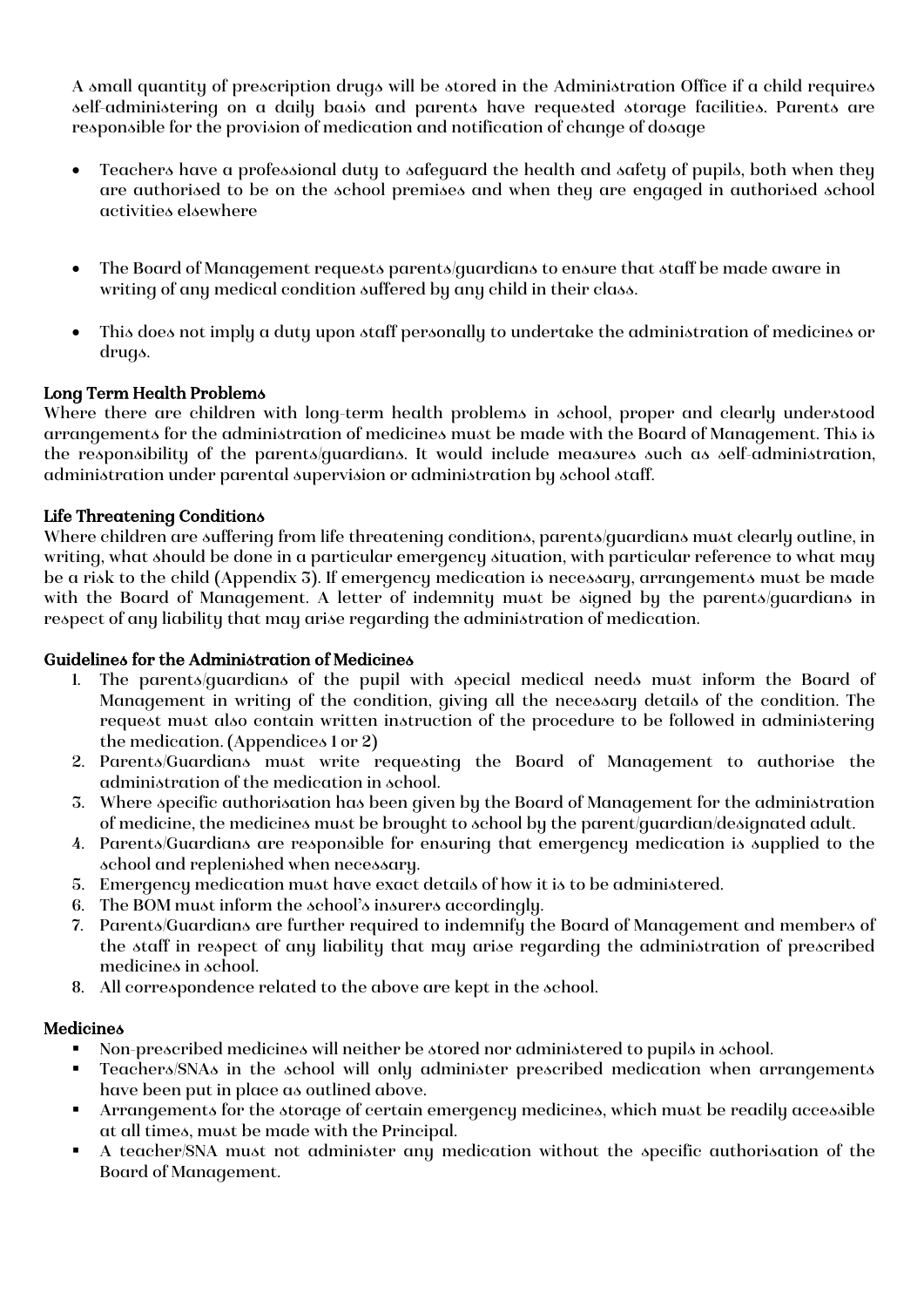- The prescribed medicine must be self-administered if possible, under the supervision of an authorised Teacher/SNA, if not the parent/guardian.
- In an emergency situation, qualified medical assistance will be secured at the earliest opportunity and the parents/guardians contacted.
- It is not recommended that children keep medication in bags, coats, etc.
- Where possible, the parents/guardians should arrange for the administration of prescribed medicines outside of school hours.

## The following guidelines are in place with regard to pupils with an allergy

- 1. All staff are aware of allergy
- 2. Advise children not to offer or exchange foods, sweets, lunches etc.
- 3. If going off-site, medication must be carried.
- 4. All staff dealing with this child are aware of contents of procedures in Appendix 2
- 5. Class teacher will meet with parents/guardians in September to review procedures and update file as necessary

| <b>School Doctor:</b>  | Dr Hanley  |
|------------------------|------------|
| <b>Contact Number:</b> | 061-314810 |

#### **Emergencies**

In the event of an emergency, staff should do no more than is necessary and appropriate to relieve extreme distress or to prevent further irreparable harm. Qualified medical treatment should be secured in emergencies at the earliest opportunity.

Where no qualified medical treatment is available, and circumstances warrant immediate medical attention, Staff members may take a child into Accident and Emergency without delay. Parents/Guardians will be contacted simultaneously.

The school maintains an up to-date register of contact details of all parents/guardians including emergency numbers. This is updated by each parent/guardian through the school's Aladdin Connect App.

## First-Aid Boxes

A full medical kit is taken when children are engaged in out of school activities such as field trips, sporting fixtures and athletic activities.

A basic first-aid box is kept in each individual classroom containing antiseptic wipes, antiseptic bandages, sprays, steri - strips, cotton wool, scissors etc.

Further details on First Aid can be found in the Health and Safety Policy.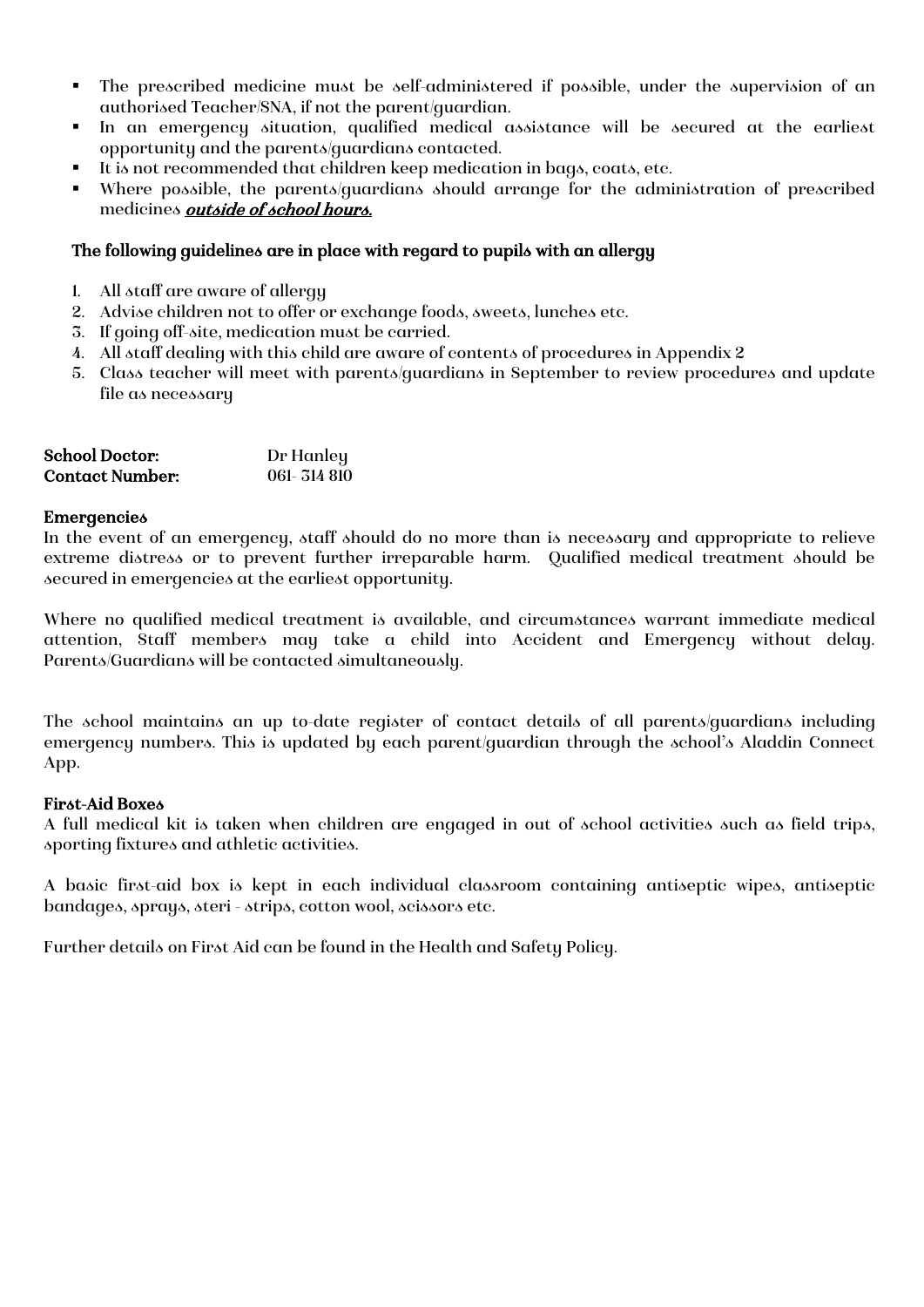## General Recommendations

The BOM recommends that any child, who shows signs of illness, should be kept at home. Requests from parents/guardians to keep their child in at break times are not encouraged. A child, too sick to play with peers, should not be in school.

## Roles and Responsibilities

The BOM has overall responsibility for the implementation and monitoring of the school policy on Administration of Medication. The Principal is the day-to-day manager of routines contained in the policy.

## Success Criteria

The effectiveness of the school policy in its present form is measured by the following criteria:

- Compliance with Health and Safety legislation
- Maintaining a safe and caring environment for children
- Positive feedback from parents/guardians & staff
- Ensuring the primary responsibility for administering remains with parents/guardians

## Ratification and Review

This policy will be reviewed in the event of incidents or on the enrolment of child/children with significant medical conditions, not mentioned above as the need arises.

## Implementation

The policy has been implemented since January 2020.

**Signed: Niall Sloane Chairperson, Board of Management** 

**Date: 21 st January, 2020**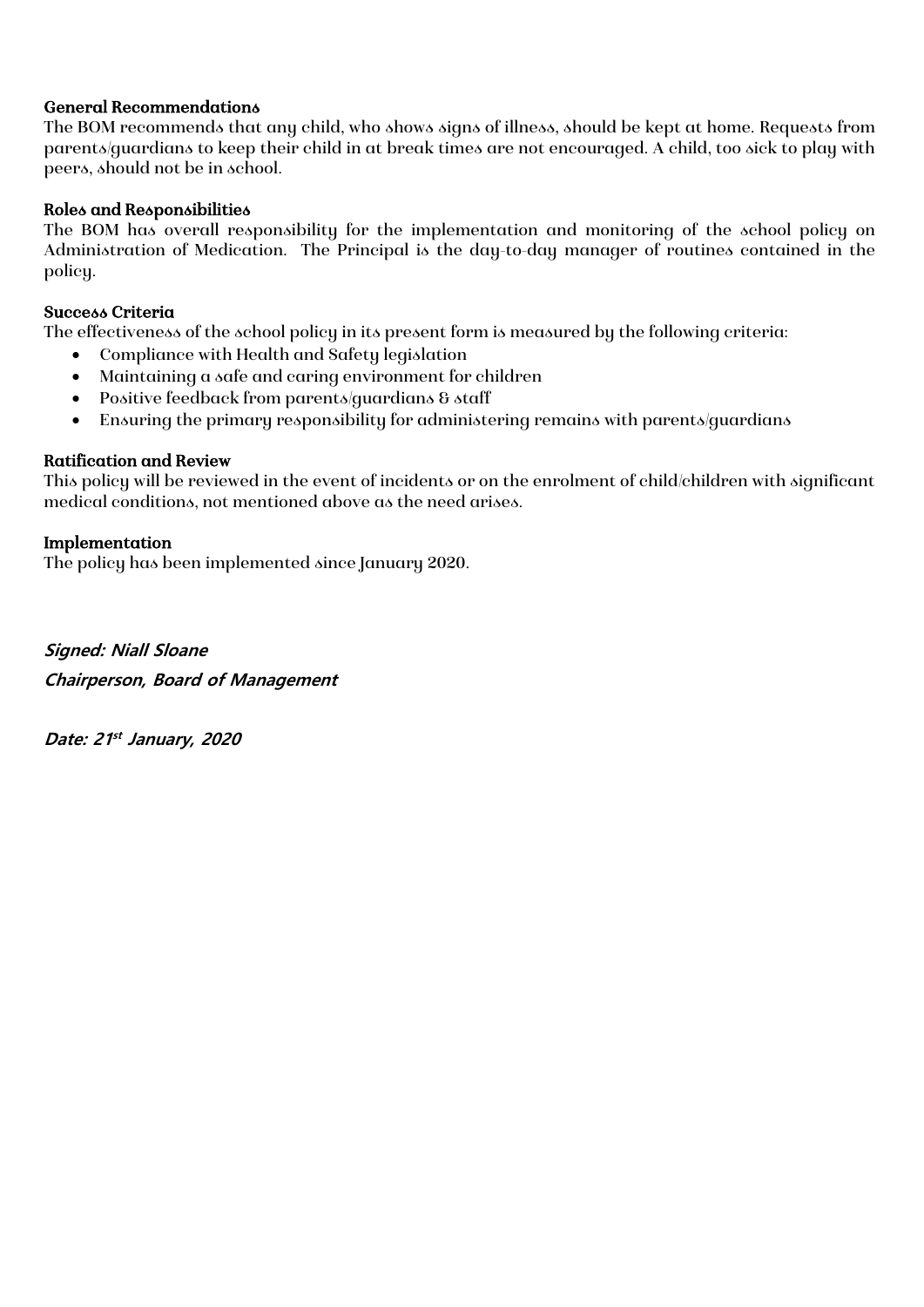# Appendix 1<br>Medical Condition and Administration of Medicines

| Address:                                  |                                                                             |           |
|-------------------------------------------|-----------------------------------------------------------------------------|-----------|
|                                           |                                                                             |           |
|                                           |                                                                             |           |
|                                           |                                                                             |           |
| Administration Procedure (When, Why, How) |                                                                             |           |
|                                           |                                                                             |           |
|                                           |                                                                             |           |
|                                           |                                                                             |           |
|                                           |                                                                             |           |
|                                           |                                                                             |           |
| <b>Emergency Contacts</b>                 |                                                                             |           |
|                                           |                                                                             |           |
|                                           |                                                                             |           |
|                                           |                                                                             |           |
|                                           |                                                                             |           |
|                                           | Is the child to be responsible for taking the prescription him/herself? Yes | <b>No</b> |
| If so what Action is required?            |                                                                             |           |
|                                           |                                                                             |           |
|                                           |                                                                             |           |
|                                           |                                                                             |           |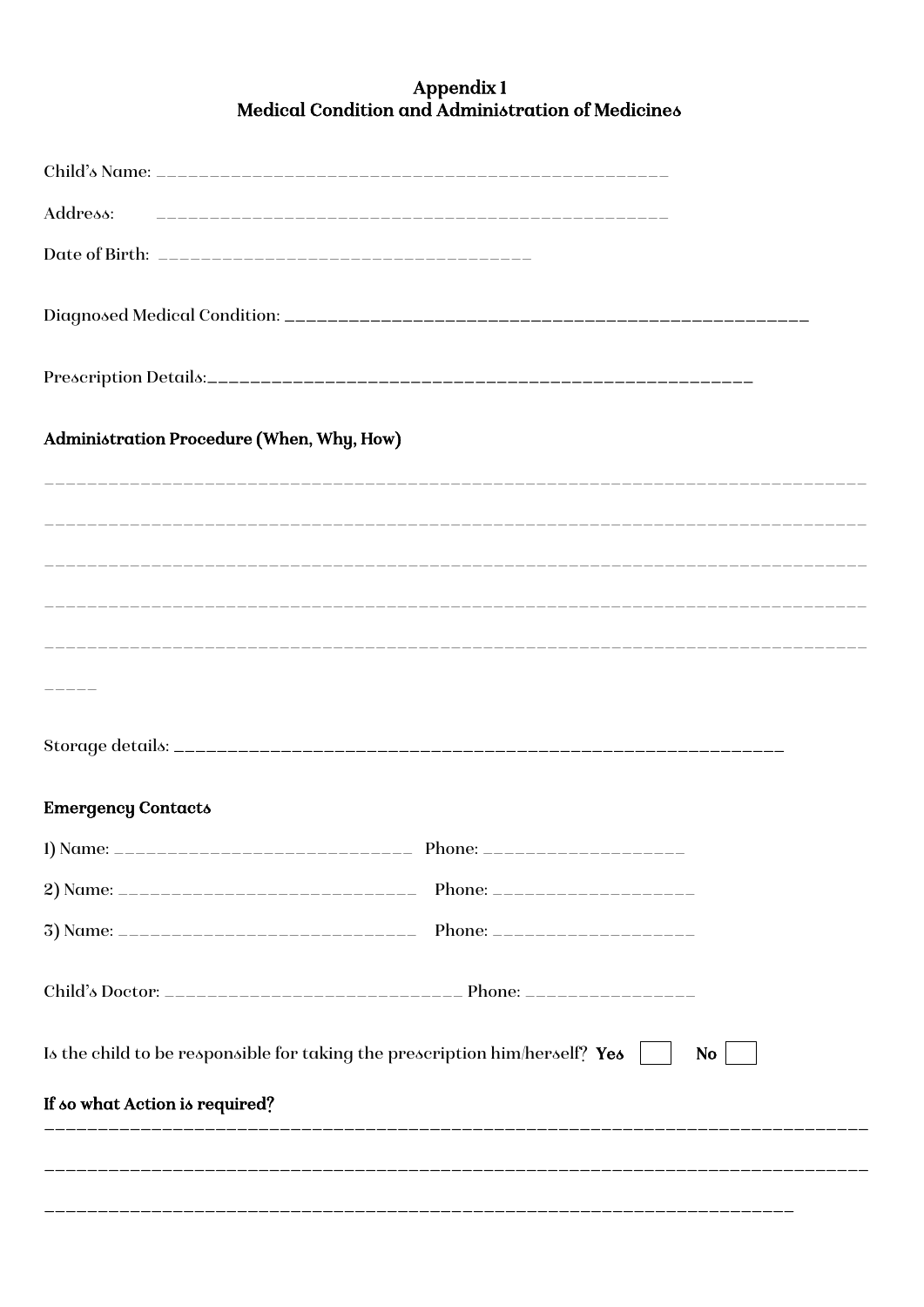## Appendix 2 Emergency Procedures

In the event of \_\_\_\_\_\_\_\_\_\_\_\_\_\_\_\_\_\_\_\_\_\_\_\_\_\_\_\_\_ displaying any symptoms of her/his medical condition, the following procedures should be followed.

| Symptoms:   |                                                                                  |  |
|-------------|----------------------------------------------------------------------------------|--|
|             |                                                                                  |  |
|             |                                                                                  |  |
|             |                                                                                  |  |
|             |                                                                                  |  |
|             |                                                                                  |  |
| Procedure:  |                                                                                  |  |
|             |                                                                                  |  |
|             |                                                                                  |  |
|             |                                                                                  |  |
|             |                                                                                  |  |
|             |                                                                                  |  |
|             |                                                                                  |  |
|             |                                                                                  |  |
| To include: | Dial 999 or 112 and call emergency services.<br><b>Contact Parents/Guardians</b> |  |
| Signed:     |                                                                                  |  |
|             |                                                                                  |  |
| Date:       |                                                                                  |  |